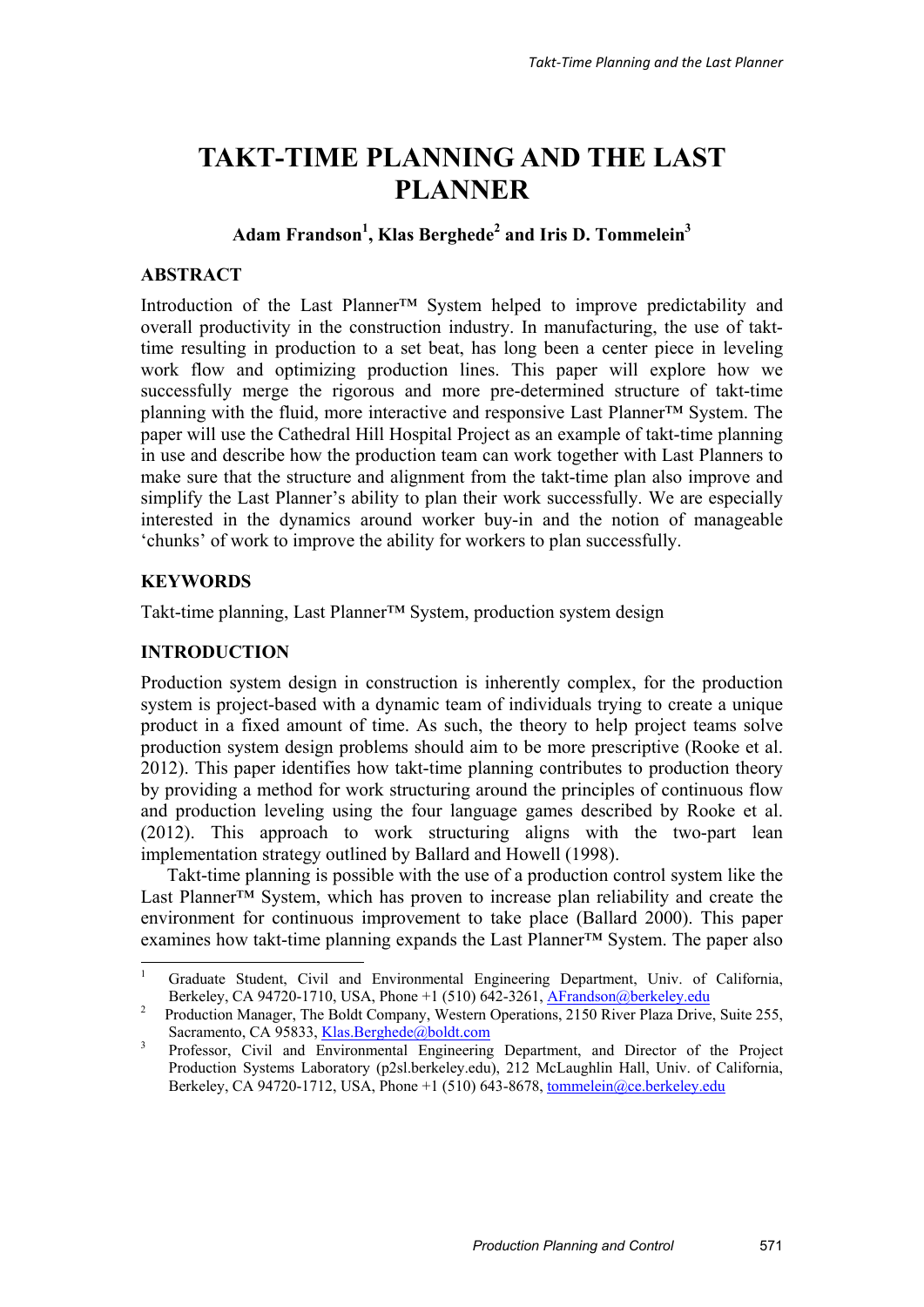presents an example for how takt-time planning is used at a hospital in San Francisco, California, and sets up future case-study research at the hospital on takt-time planning. Planning began in the design process and reveals the strength of identifying production strategies early on in order to influence design.

## **BACKGROUND**

## **WHAT IS PRODUCTION THEORY?**

Using Wittgenstein's metaphor of language games, Rooke et al. (2012) identified four language games with the intent of improving the understanding of production theory. The first language game is **production science**, which relates to creating optimal flows of work in a stochastic environment. Variation and lead times in this language game are solved with mathematics. The second is **network of commitments.** Network of commitments is a game generated from Toyota production system (TPS) principles: respect for humanity, develop your people, and a value on the long-term. In the Last Planner™ System, the construction schedule is a network of commitments. The third is **Knowledge**, which relates to the principles of genchi genbutsu, learning through action, and organizational knowledge (Liker and Meier 2006). The **knowledge** language game also includes the Shewhart/Deming cycle (Deming 1986). The fourth is **benefits**, which identifies the values of the internal and external customers in the production system.

## **LAST PLANNER™ SYSTEM**

The Last Planner™ System increases plan reliability by decomposing planning into distinct processes that focus on different levels of detail (Ballard 2000). The rationale for splitting up project planning is that the further out one plans, and the more detail one plans to, the more incorrect the plan will be. In addition, as the plan unfolds and it becomes known who will be doing what work at the same time or before/after others, through collaboration one can obtain input on alternative plans, and subsequently commitments from those doing the work. In a way, each process level developed as a counter measure to the different problems that surfaced during the creation of Last Planner™ System.

The first objective in the Last Planner™ System is to identify what **should** be done via the Master Scheduling and Reverse Phase Scheduling (RPS) meetings (Ballard and Howell 2003). The Master Schedule identifies the milestone dates for the project. The focus of the RPS meetings is to pull plan to the milestones in order to validate the schedule. The purpose of working backwards from the end and pulling the work is that this helps identify the work that releases work to others. The RPS meetings also validate the Master Schedule and identify the allocation of float in the schedule.

The second objective is to turn the work that **should** be done into work that **can** be done through the make ready process. Ballard and Howell (2003) identified three categories of constraints for activities: (1) directives, (2) prerequisite work, and (3) resources. Directives are the information required to produce the desired output (e.g., design documents, specifications, task assignments, etc.). Prerequisite work consists of the work required that must be completed before the activity starts. The resource constraints are labor, equipment, and the space required to perform the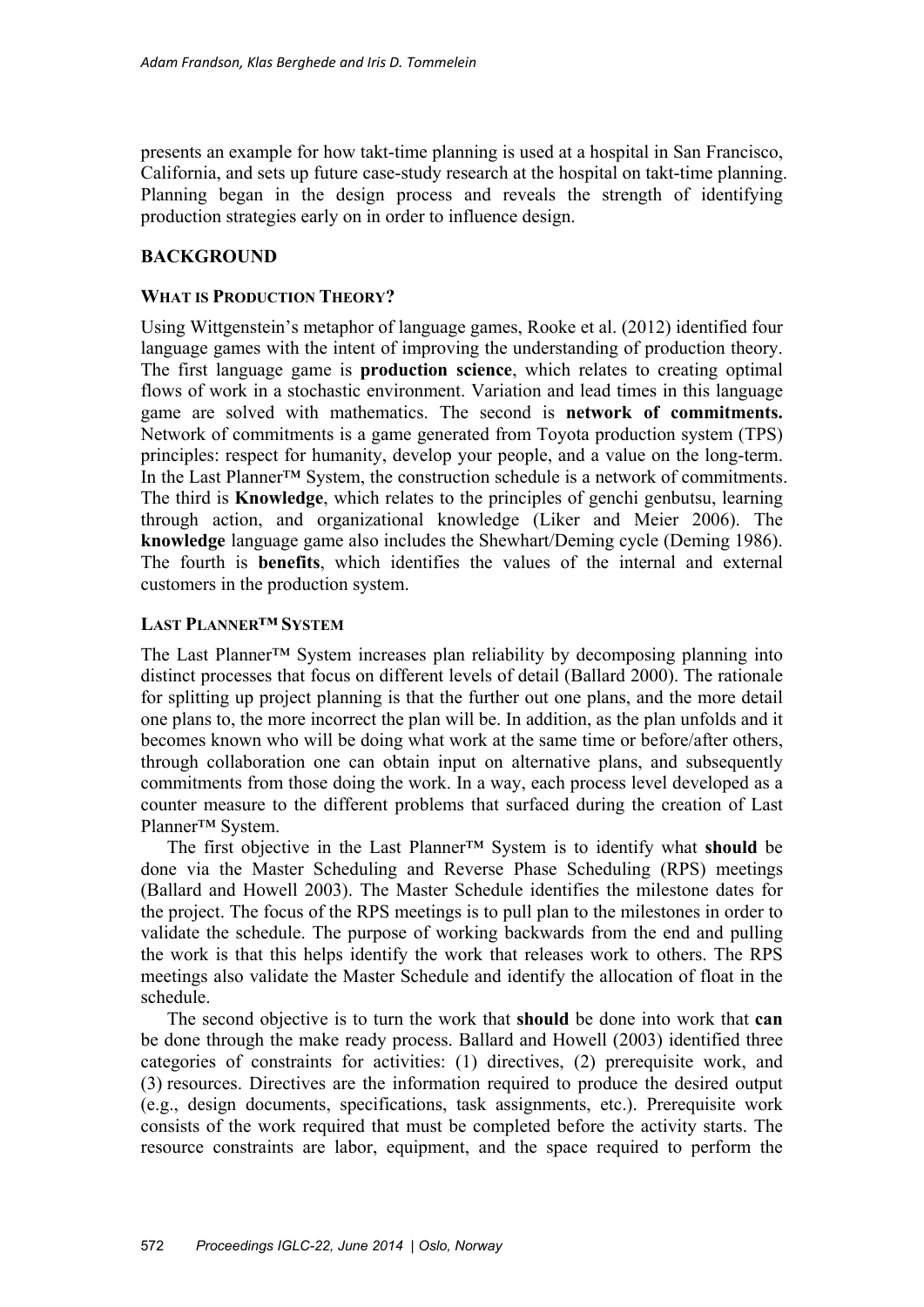activity. Koskela (1999) provides seven similar pre-conditions to any construction activity: (1) design, (2) components, (3) materials, (4) workers, (5) space, (6) connecting work, and (7) external conditions. Work is made ready by creating a lookahead schedule of the upcoming six weeks of schedule activities and performing constraints analysis. If an upcoming activity has a constraint (in any category mentioned) then that constraint needs to be tracked and solved proactively in order to eliminate potential schedule impact.

The final planning objective is to commit to work that will be done via the commitment meeting. The commitment meeting first identifies work that **should** be done and **can** be done. The Last Planner, the individual who will be in the field directly managing or performing the work, commits to completing the assignment. This is the work that **will** be done. Quality assignments should meet five criteria: (1) definition, (2) size, (3) sequence, (4) soundness, and (5) learning. In summation, the Last Planner™ System identifies what work **should** and **can** be done, then tracks the commitments for what **will** be done and what was done (**did**) (Figure 1: Overview of the Last Planner™ System (Ballard and Howell 2003).



Figure 1: Overview of the Last Planner™ System (Ballard and Howell 2003)

#### **TAKT-TIME PLANNING**

The word 'Takt' is German for the word 'beat.' Takt-time is "the unit of time within which a product must be produced (supply rate) in order to match the rate at which that product is needed (demand) rate" (Frandson et al. 2013). The objective of takttime planning is to help create a more stable environment for the Last Planner™ System by actively designing continuous workflow for trade activities wherever possible. The Last Planner™ System provides the control mechanism and stability of the production system. In the context of the Toyota Production system's continuous improvement spiral (Figure 2), the Last Planner™ System supports the step of 'stabilizing' and takt-time planning provides the means of 'creating flow' (Liker and Meier 2006).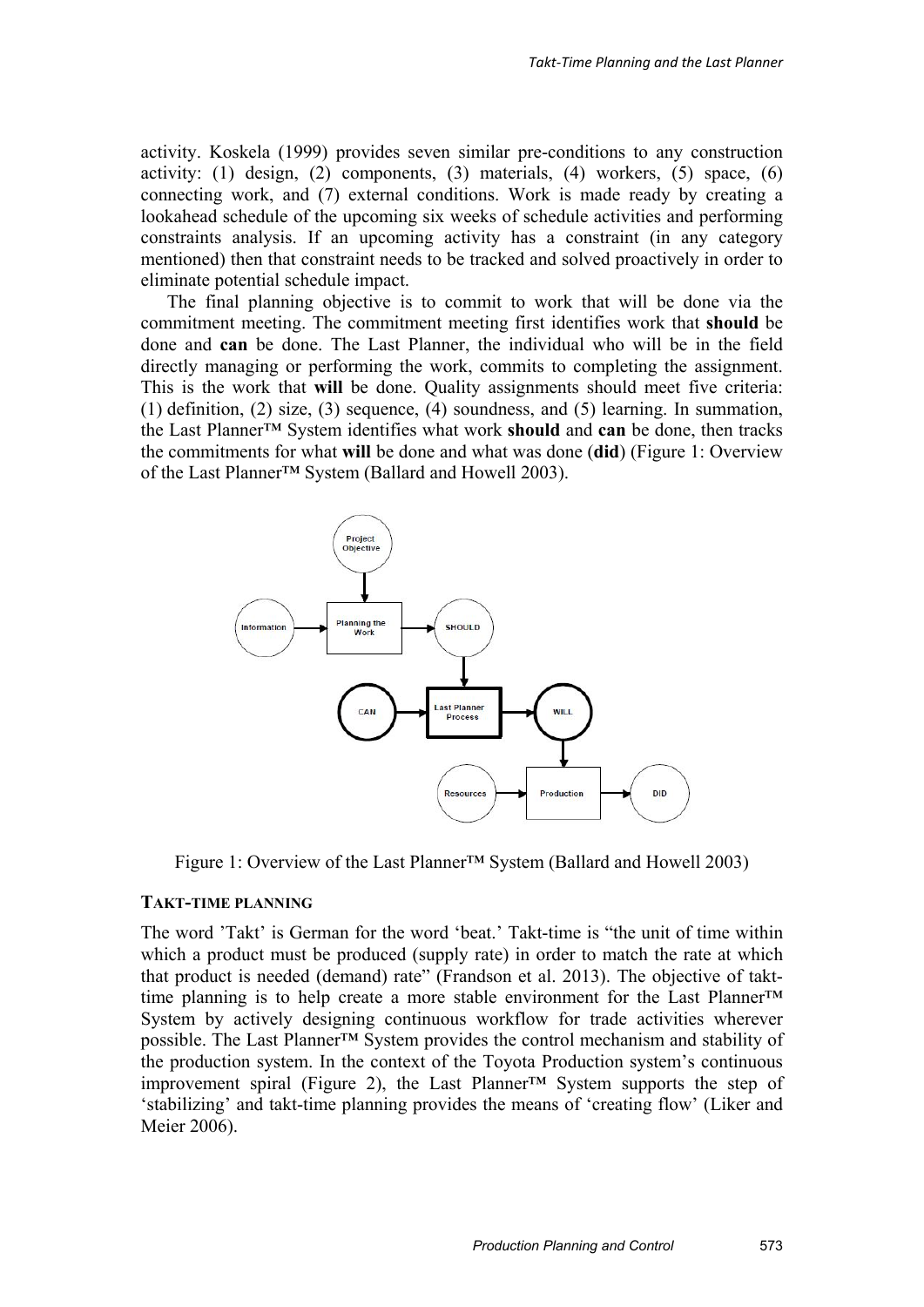

Figure 2: Continuous improvement spiral (Figure 3-4 in Liker and Meier 2006)

Takt-time planning is a work structuring method. Work structuring is a part of production system design that answers the following questions (Ballard 1999):

- 1. "In what chunks will work be assigned to specialists?"
- 2. "How will work chunks be sequenced?"
- 3. "How will work be released from one unit [one trade crew activity performing an activity] to the next?"
- 4. "Where will decoupling buffers be needed and how should they be sized?"
- 5. "When will the different chunks of work be done?"
- 6. "Will consecutive production units execute work in a continuous flow process or will their work be de-coupled?" (Tsao et al. 2000)

Takt-time planning develops answers for these questions over an iterative six-step process: (1) data gathering, (2) zone definition, (3) trade sequence generation, (4) individual trade duration, (5) workflow balancing, and (6) production schedule finalization (Frandson et al. 2013). More steps may be necessary, however, as the iterative process begins with a general production strategy, develops into a rough production plan, then becomes a finalized schedule for production. This 'rough' to 'fine' distinction is similar to the process design steps outlined by the white paper "Aiming for continuous flow" (Ballard and Tommelein 1998). In relation to the triads of the Lean Project Delivery System (LPDS) (Figure 3), takt-time planning should begin in the early project definition phase of a project because it is a work structuring method (Ballard and Howell 2003).

Using the four language games, it is clear how takt-time planning fits into production theory. Takt-time planning uses **production science** to establish continuous flow where possible and to manage buffers in the form of additional crew capacity. The process requires a long-term philosophy of developing the capability of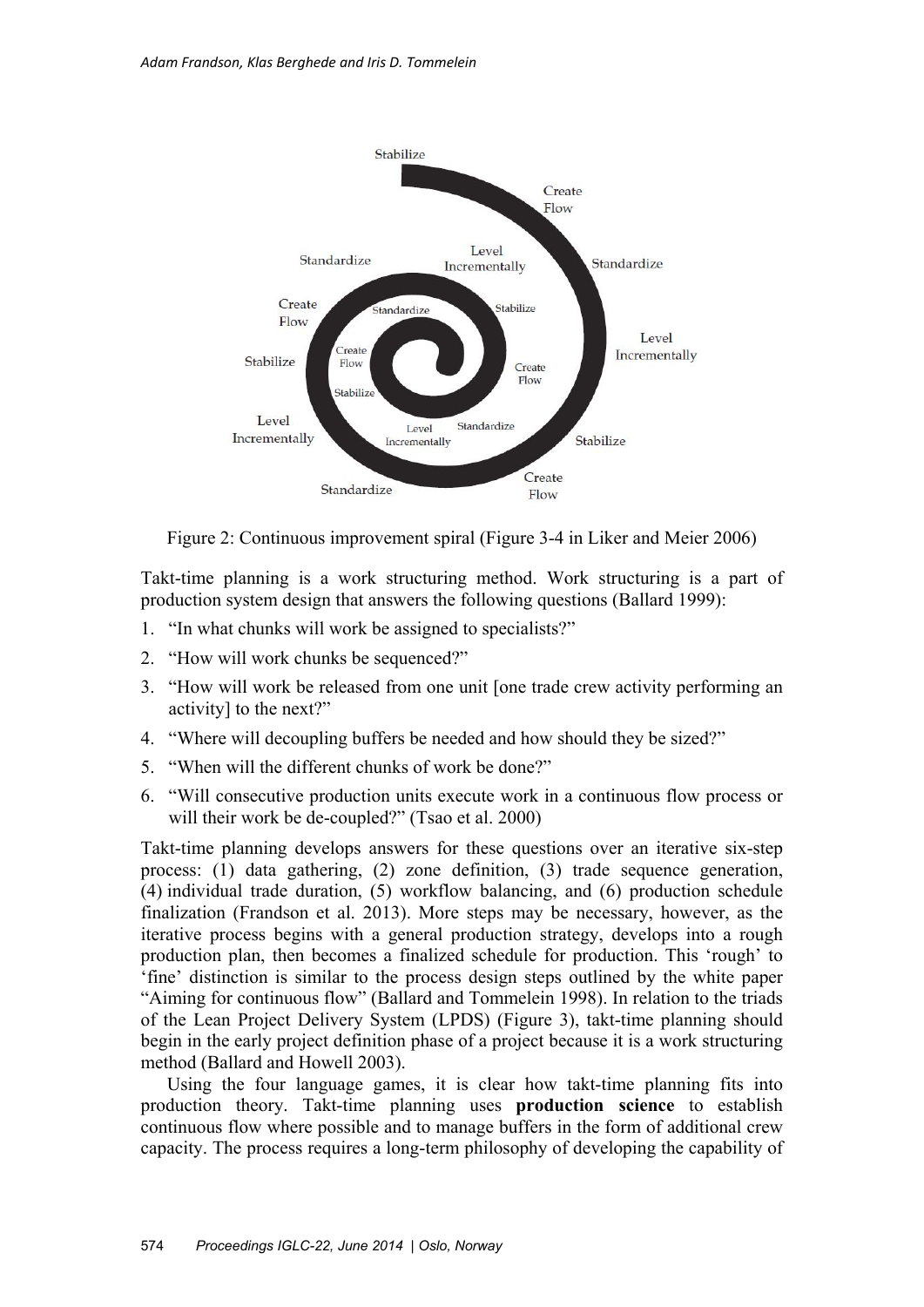all team members, as well as understanding the importance of production planning as early as possible. A successful production plan developed from takt-time planning is possible only through systems thinking and effectively managing the **knowledge** of the entire team. Last, the **benefits** and costs of all stakeholders identify the conditions of satisfaction and trade sequence.



Figure 3: Triads of the Lean Project Deliver System (LPDS) (Ballard and Howell 2003)

# **TAKT TIME PLANNING AND THE LAST PLANNER™ SYSTEM**

## **COMPLEMENTS**

Takt-time planning and the Last Planner™ System complement one another in many ways. Overall, takt-time planning expands the Last Planner™ System by introducing continuous flow and more standardized work for the Last Planner™ System to control to, and the Last Planner™ System provides the mechanism for control and facilitates planning and adaptation where continuous flow is not possible.

## **TAKT-TIME PLANNING**

**Beat**: Takt-time provides the project with a feasible beat and work flow that meets the customer's demand rate, at a minimum. If the customer demand rate for a phase is flexible, then the production team can create the demand rate for the phase. This provides two benefits. First, beat provides activities of the correct size and sequence to the Last Planner as well as a clear outlook on upcoming work. Second, a planned workflow reduces stress on the foreman who may otherwise worry about the flow of the job for the company s/he works for because his target is clear: as long as s/he is on track for completing the small batch of work assigned in the takt-time cycle then s/he is on track for the entire job. However, a planned workflow may also increase stress on the production system because a set beat is likely to surface (new) production problems.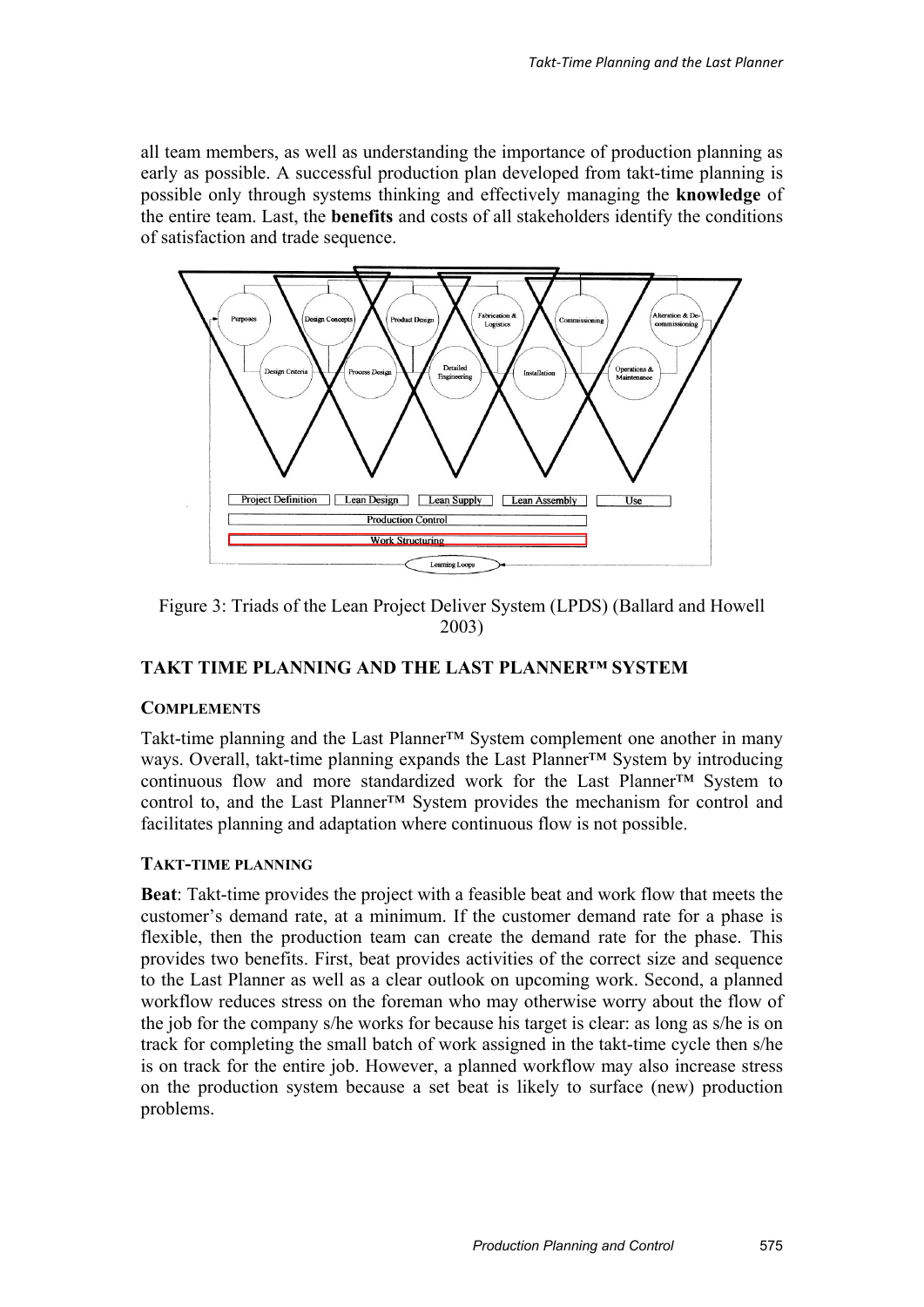**Increased focus and standardization of the lookahead process:** takt-time planning provides staff with focus and priority for their work on site. The lookahead process is simplified to standardized, clear batches of work.

**Increased common understanding:** Common understanding is considered the 8<sup>th</sup> flow, augmenting Koskela's 7 flows in construction (Pasquire 2012). Common understanding is the result of engaging team members with a purpose. Engagement without meaning results in confusion. Takt-time planning provides the opportunity for the entire production team, from detailers to foreman in the field, to develop a common understanding on the overall production strategy. In the field, a set takt-time helps develop a daily goal for workers to meet. This enables a minimum daily calculation of output to stay on track because the takt-time planning process already planned the production system around chunks of work being released at even intervals. In addition to the daily goal, takt-time also serves the function of adding purpose to the work performed and provides the workers with clarity on where they will be working next. For detailers, a common understanding of the production strategy enables them to design for takt-time, not only constructability and coordination.

**Increased urgency for make ready analysis:** Takt-time increases the urgency for make ready analysis because failure to do so will immediately affect an entire 'Parade of Trades' (Tommelein et al. 1999).

**Reduces scope of pull planning:** The sequences of work through areas planned to takt-times are generalized, so the scope of work that needs to be pull planned is reduced to 'one off' pieces of work (e.g., operating rooms, imaging rooms, kitchen areas, etc.).

**Identifying 'schedule noise' vs true 'schedule variance':** Takt-time plans separate scheduled task variances in the commitment plan into schedule noise and 'schedule variance.' Schedule noise is defined as the temporal movement of a task within a given takt-time sequence that does not affect the completion of work within the takttime sequence. Schedule variance is defined as the temporal movement of a task within a given takt-time sequence that shifts into another takt-time sequence. If a task moves into another takt-time sequence, then it means that it is in conflict with another trade activity and requires communication to either: (a) work out the conflict in the field without affecting the incoming trade (known as a soft conflict), or (b) a replanning of the work because the current schedule will result in a delay of work for the incoming trade (known as a hard conflict). Figure 4 shows an example of work for a given activity divided into smaller tasks, represented as bars. A few tasks may shift around and create 'noise,' but only one task requires the production team to communicate and actively solve the problem.

There are two benefits to distinguishing schedule noise from schedule variance. The first is that it reduces stress on production team members, for the distinction reduces micro management and reduces the waste of resources on solving small schedule changes that do not actually affect the overall schedule. From a management cybernetics perspective, this means that takt-time acts as an 'attenuator of complexity.' (Espejo and Reyes 2011). The second is that takt-time planning creates a new perspective on Percent Planned Complete (PPC) metrics. Takt-time planning values a PPC metric that measures the handoff of work at the correct moment in time instead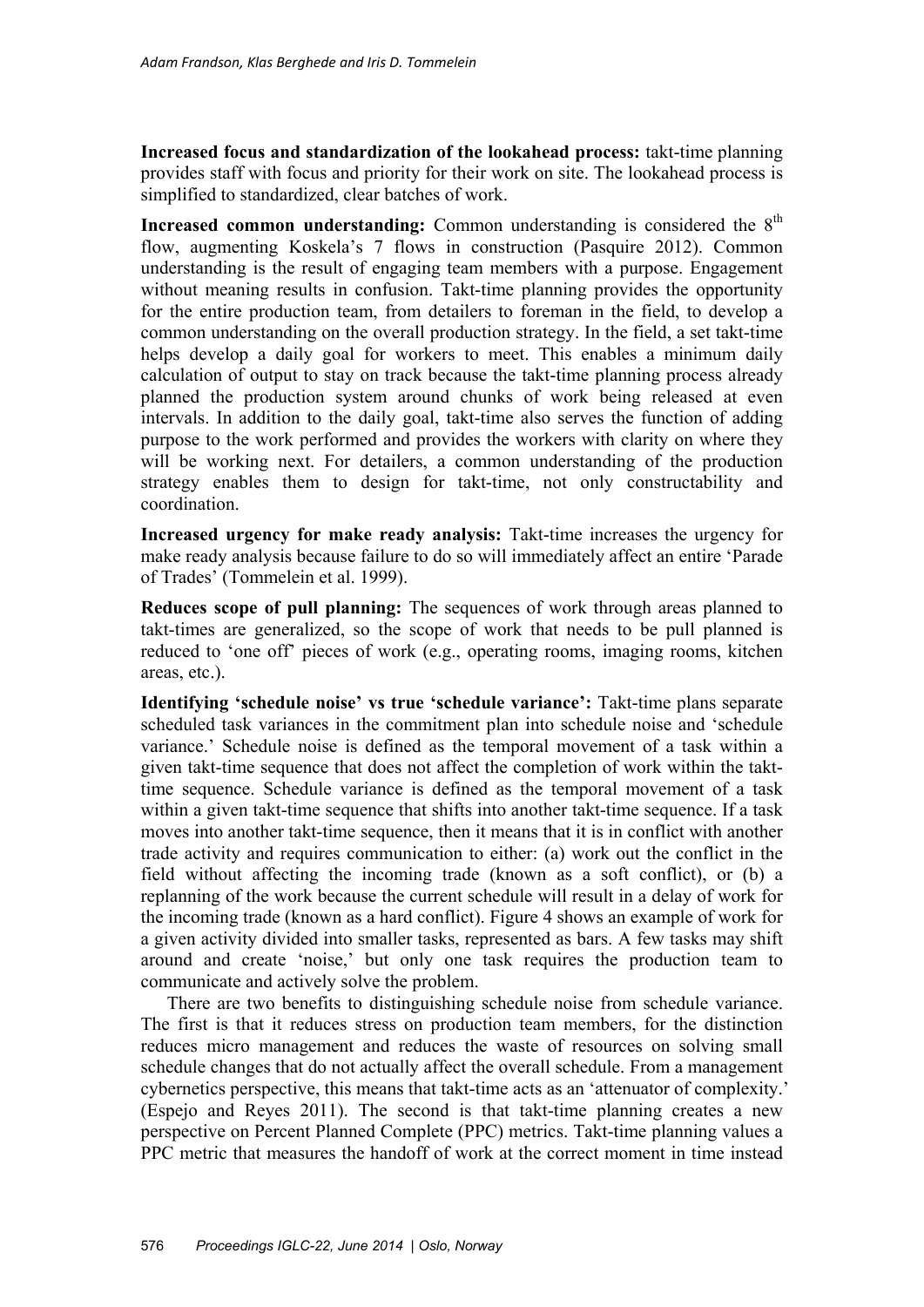of the daily fluctuations in the schedule that are sometimes measured via the PPC metric. From a lean thinking perspective it is important to root out and solve problems; nevertheless, distinguishing task fluctuations that impact the overall schedule and those that do not is important for project execution.



Figure 4:'Schedule noise' vs. 'schedule variance

## **LAST PLANNER™ SYSTEM**

**Facilitates irregular work variances:** The Last Planner™ System complements takt-time planning by facilitating irregular work variances, defined as areas of work where continuous flow is infeasible. The Last Planner™ System accounts for 'goback' work as well as work in specialized access areas, and it accounts for work in process.

**Facilitates low level variation:** The make ready process and commitment planning provide the mechanism to adapt to variation at the operation level. The PPC metric accounts for some of this variation as it affect execution of the work. While the takttime planner would consider the variation 'noise' if it does not affect the hand-off of work, the Last Planner™ System is the means to obtain the data.

**Provides control system:** The Last Planner™ System provides the mechanism to facilitate takt-time planning. Takt-time planning is the process of sequencing and leveling production through similar areas of work, but it still requires a means to control the production schedule.

**Engages workers:** The Last Planner™ System is a system that engages the foreman, the Last Planner, in the actual planning of work. The Last Planner is encouraged to offer practical wisdom and also reject assignments that do not meet the five quality criteria.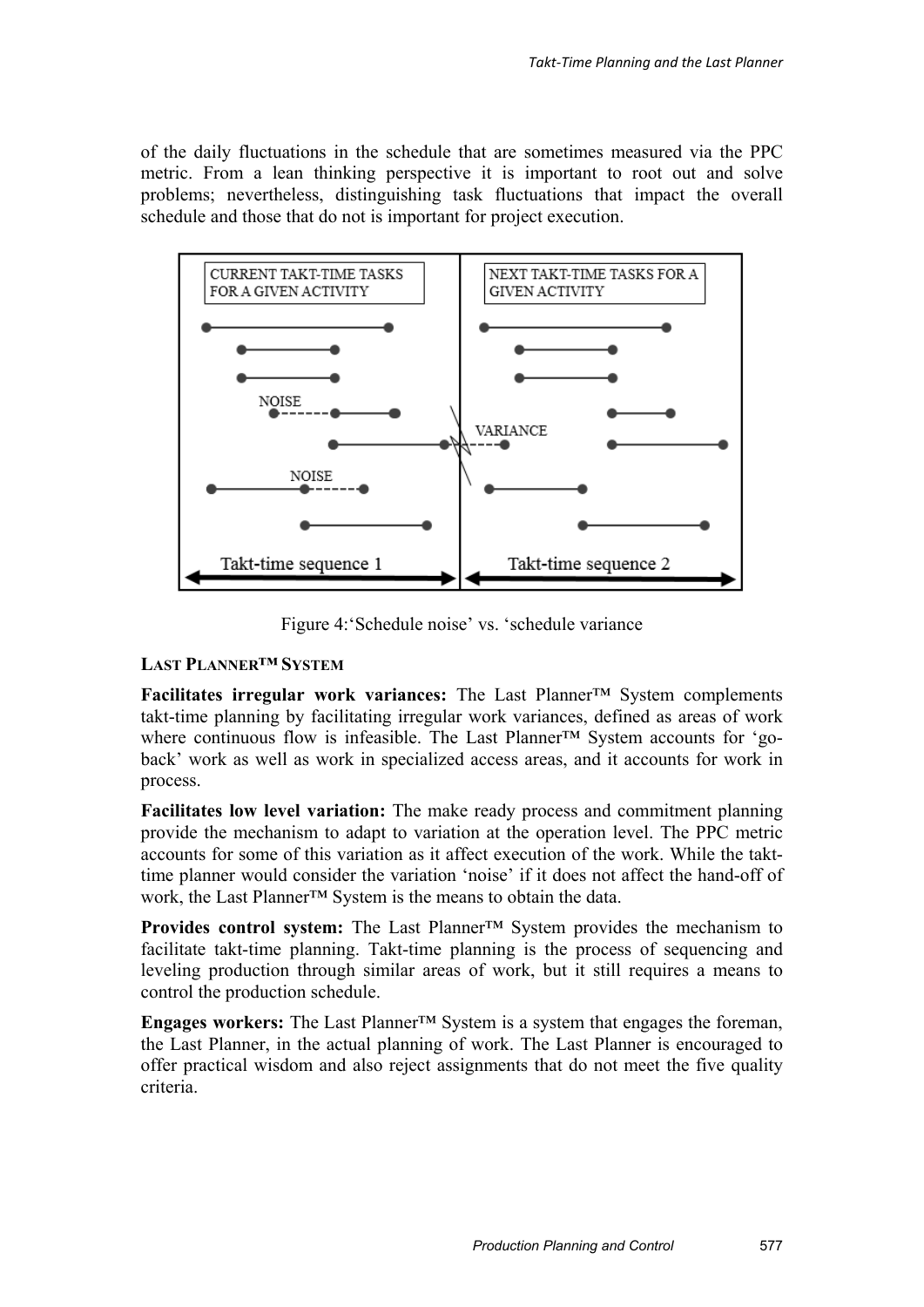## **CASE STUDY OF TAKT-TIME PLANNING IN USE**

#### **PROJECT BACKGROUND**

The Cathedral Hill Hospital (CHH) is an approximately \$1.2 billion dollar hospital project in San Francisco, California. The project started its first design phase in 2005. The hospital is now 12 floors tall and accommodates 274 patient beds. Construction of the interiors is scheduled to start in the fall of 2015. The boundaries for this takttime planning effort are from poured concrete floors to final inspection after all the finish work is installed. Takt-time planning at CHH started in the summer of 2013, and began by identifying the initial production strategy. The project is an example of an entire production team collaborating early on to execute a project using Lean construction principles.

## **PRODUCTION PLANNING**

The production planning team consists of the production manager, inspector of record (IOR), project general superintendent, and the electrical-, fire sprinkler-, drywall-, plumbing-, and mechanical trade partners. The team meets weekly for approximately two hours. The trade partner superintendents are always at the meeting and their detailers come to the meetings when necessary. The team has as objective: establish the production plan for the project.

The current production strategy is to split the interior work into three phases: (1) the overhead phase, (2) the in-wall phase, and (3) the finishes phase. The floors will split into quadrants during the overhead phase and into twelve areas during the remaining phases of work. The planned takt-times are three weeks for the overhead phase, one week for the in-wall installation phase, and one week for the finishes phase. Figure 5 demonstrates how the different Parades will move through the building.



Figure 5: Summary level of the interior production strategy in Line of Balance format (Vico 2009)

Establishing the production plan is on-going. The team began with each trade partner presenting their typical work methods. Upcoming tasks for the production team are the following: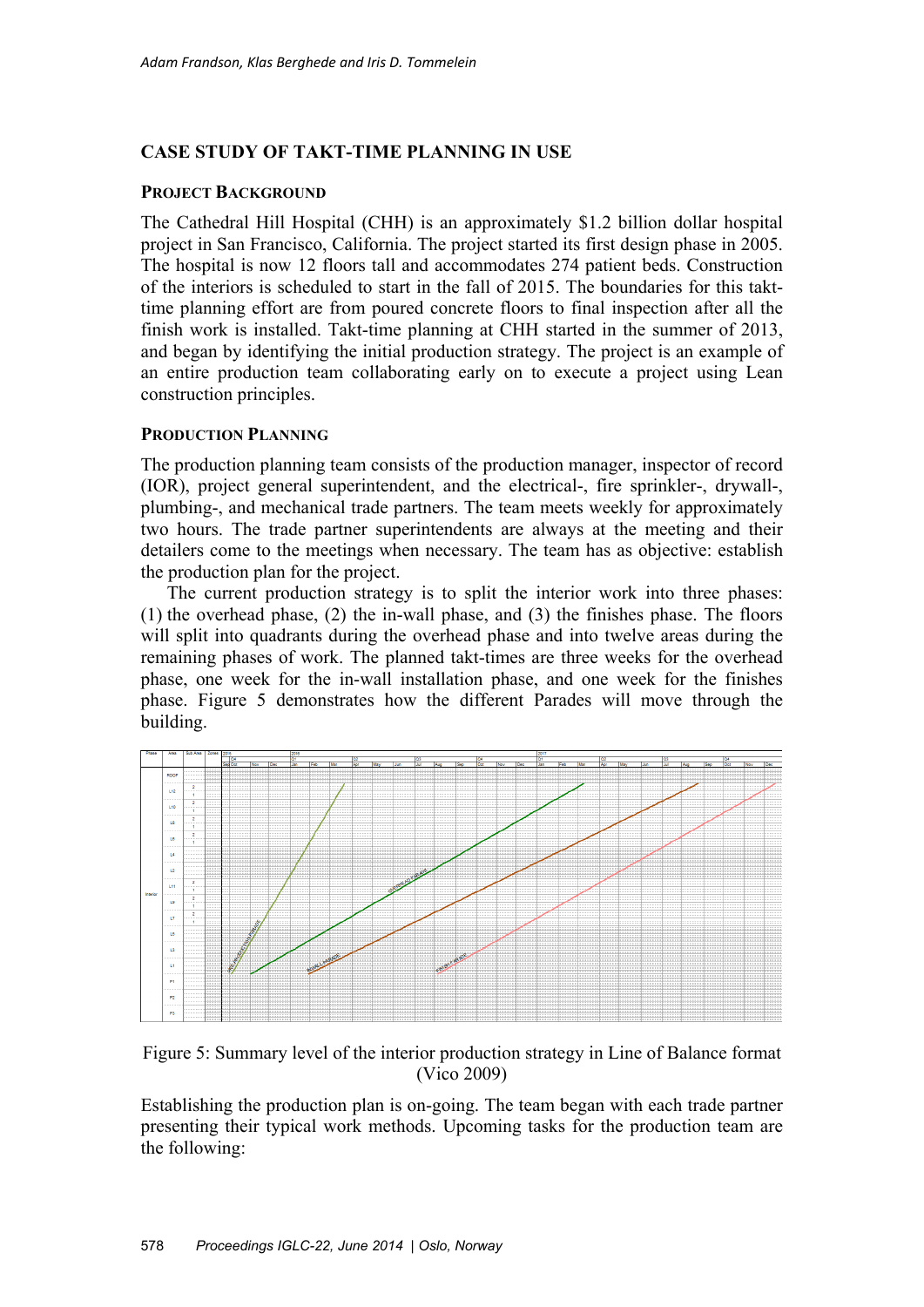- Establish the areas of work for the in-wall rough installation and finish Parades
- Validate the production strategy (identify trade sequence, phases, takt-time durations, fabrication and spooling times, and zones) for takt time
- Identify the conditions of satisfaction for each trade activity
- Identify and quantify the total amount of workable backlog outside of the takttime plan
- Identify the current buffers in capacity
- Identify opportunities for innovation and the last responsible moment (Lane and Woodman 2001) to implement them

The target for the team is to create a production schedule that provides continuous flow to the most trade activities across the entire project during interior construction. This requires that the production team create an initial detailed production strategy in order for detailers to design for production, similar to how manufacturing designs for assembly (Boothroyd 1994). The production strategy is communicated through line of balance schedules using Vico, charts in Microsoft Excel, and Gantt charts created in Primavera P6 (Vico 2009; Microsoft 2013; Oracle 2013).

Takt-time planning on this project is still in its development phase. The purpose of this section of the paper was to share production system design knowledge learned thus far on the project by identifying how takt-time planning is used on-site and explain how it will expand the implementation of the Last Planner™ System on the project. As such, this paper also frames future case study research on takt-time planning at the CHH and other projects.

## **CONCLUSIONS**

This paper set out to accomplish three tasks. First, it situated takt-time planning in the context of production theory using the four language games. Second, it identified how takt-time planning and the Last Planner™ System complement each other. Third, it provided as example of how takt-time planning is used in practice. Takt-time planning is an attempt perform work structuring and identify a feasible production strategy that can maximize the number of production activities performed with continuous use of resources. This is possible by applying LPDS and TPS principles, and by taking advantage of the environment the Last Planner™ System provides. As seen from Liker's continuous improvement spiral, there is still a long path ahead for improvement in project-based production system design. Takt-time planning is an attempt at taking a step in the right direction.

## **ACKNOWLEDGMENTS**

We would like to thank the CHH project team for their engagement with us in this action research. The development of the ideas presented in this paper was supported in part by gifts made to the Project Production Systems Laboratory (P2SL). All support is gratefully acknowledged. Any opinions, findings, conclusions, or recommendations expressed in this paper are those of the authors and do not necessarily reflect those of contributors to P2SL.